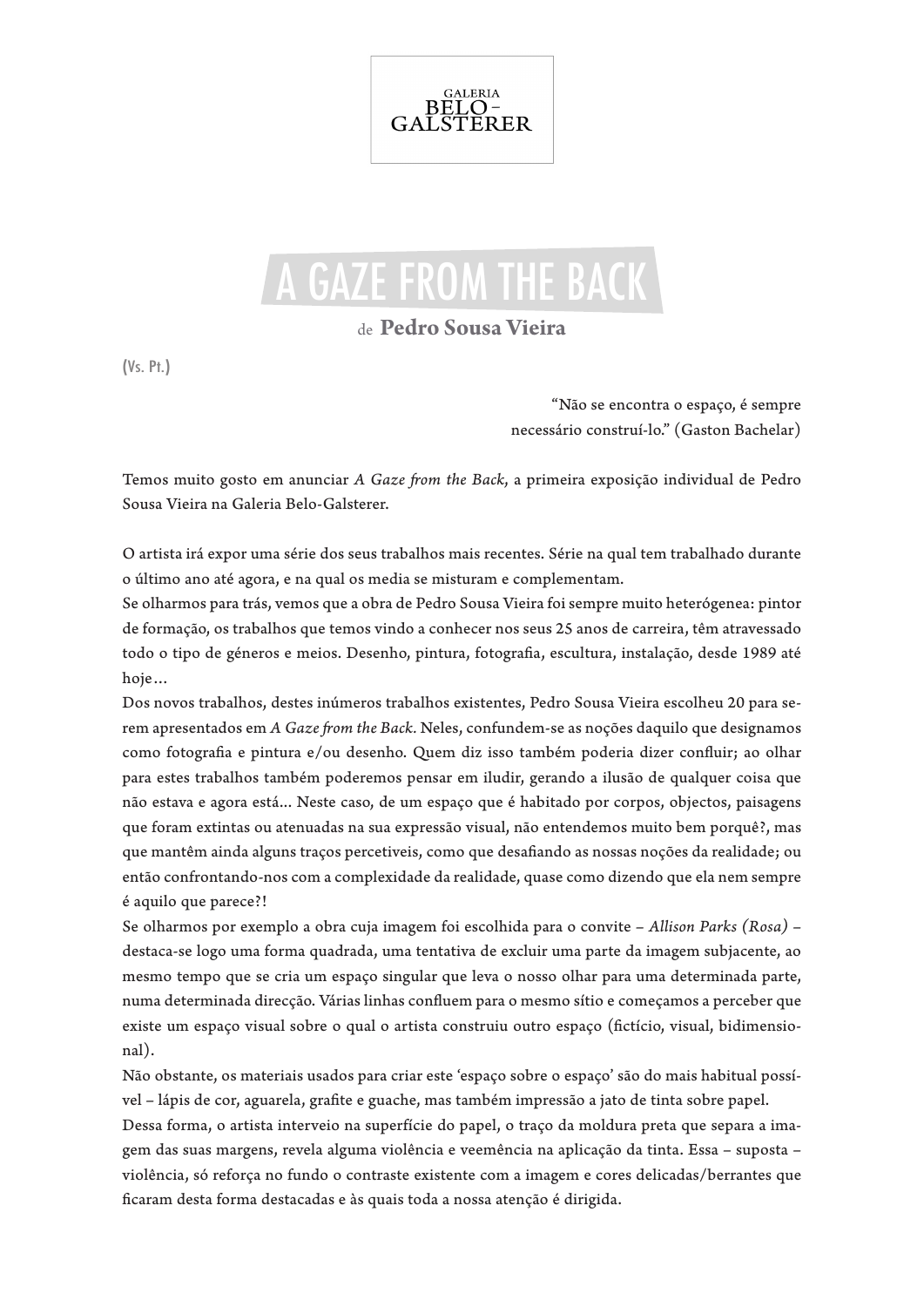Perguntamos: se o artista quis a nossa atenção somente sobre um determinado ponto – porquê mostrar tudo o resto? e o processo de lá chegar? Porque no fundo é isso que nos é proposto – além da descoberta daquilo que é representado (serão desenhos ou fotografias?) – o artista leva-nos pela mão e expõe uma parte do seu processo criativo.

Afinal, *A Gaze from the Back*, é uma mostra, em que quando olhamos para as obras que se encontram na parede, é como se olhassemos por cima do ombro do artista e participassemos na acção criativa.

Nota Biográfica:

Pedro Sousa Vieira nasceu no Porto (1963). Vive e trabalha em Braga.

O artista desenvolve o seu trabalho em vários meios: desenho, pintura, instalação e fotografia, entre outros. Até agora, realizou mais que 20 exposições individuais, e participou ao longo da sua carreira em mais de 30 exposições colectivas.

Os seus projectos mais recentes são as exposições individuais em Lisboa (Preto no Branco, 2012, Espaço Chiado 8, curador: Bruno Marchand), e Porto (No dia anterior, 2013, Galeria Nuno Centeno), e no Centro Cultural Vilaflor em Guimarães (2011, curador: Bruno Marchand).

Destacamos também as suas participações nas seguintes exposições colectivas: À propos des lieux d'origine. Portugal agora, MUDAM – Musée d'Art Moderne Grand-Duc Jean, Luxemburg (2007, curadores: Clément Minighetti, Marie-Claude Beaud, Björn Dahlström), Entre Linhas– Desenho na Colecção da Fundação Luso-Americana, Culturgest, Lisboa (2005, curador: João Silvério), Zoom 1986-2002 – Colecção de Arte Contemporânea Portuguesa da Fundação Luso-Americana para o Desenvolvimento: uma selecção, Museu de Arte Contemporânea de Serralves, Porto (2002, curador: Manuel Castro Caldas), e Linhas de Sombra, no CAM / Fundação Calouste Gulbenkian, Lisboa (1999, curadores: João Miguel Fernandes Jorge e Helena de Freitas).

A obra do artista encontra-se em algumas das colecções portuguesas mais importantes: Ar.Co, Lisboa; Caixa Geral de Depósitos, Lisboa/Porto; CAM / Fundação Calouste Gulbenkian, Lisboa; Fundação de Serralves, Porto; FLAD – Fundação Luso-Americana para o Desenvolvimento, Lisboa.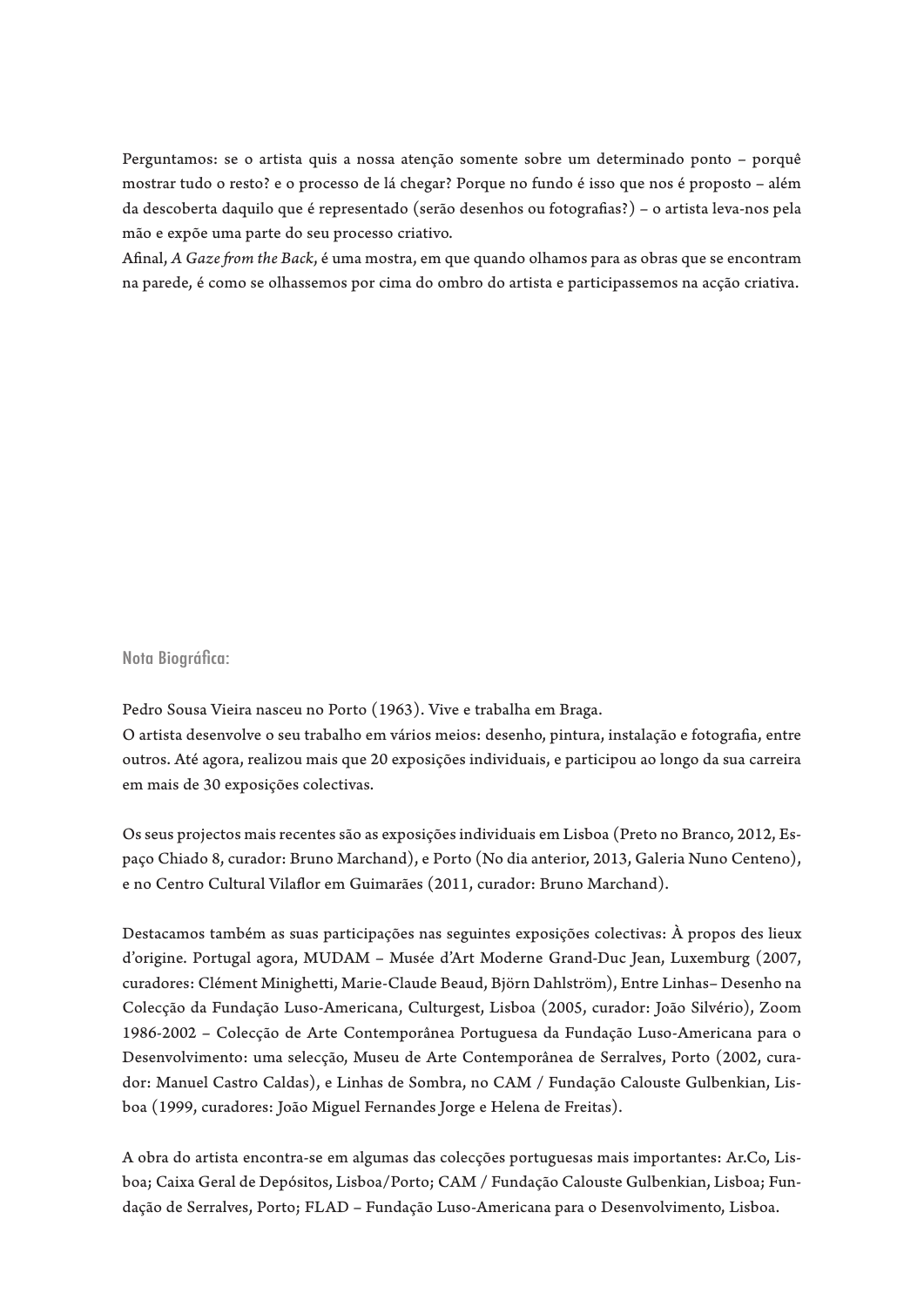

## A GAZE FROM THE BACK

by **Pedro Sousa Vieira**

(Vs. En.)

"You don't find space, you always have to construct it." (Gaston Bachelar, French philosopher)

We are very pleased to announce *A Gaze from the Back*, the first solo exhibition by Pedro Sousa Vieira at Galeria Belo-Galsterer.

The artist will exhibit a series with his most recent works. A series on which he has been working since last year, and in which different media intertwine and complement each other.

If we look back in time, we see that Pedro Sousa Vieira's work has always been very heterogeneous: painter by education, the works we've got to know in his 25 years of experience have paid tribute to almost every type of expression and media. Drawing, painting, sculpture, installation, from 1989 until today…

From these new works, these inumerous existing works, Pedro Sousa Vieira has chosen 20 to be presented in *A Gaze from the Back*. In these, the notions of what we denominate as photography and painting and/or drawing blend and combine. We could also say that they come together or mingle. Observing these works, we might also think of descriptions as 'deceiving', or 'generating illusion' of something that wasn't but now exists… In this special case, it is a space that is inhabited by bodies, objects, and landscapes that have been erased or attenuated in its visual expression, we don't fully understand why?, but that still maintain noticeable traits, as if challenging our notions of reality; or simply confronting us with the complexity of reality, almost as if saying that it is not always what you think it seems?!

For example, if we look at the image of the work chosen for the invitiation – *Allison Parks (Pink)* – a square form stands out right away, an attempt of excluding a part of the subjacent image, at the same time this square creates a singular space that conducts our gaze to a determinate part, in a determinate direction. Several lines converge in direction of the same place and we begin to understand that there is a visual space on which the artist has constructed another one (fictional, visual, bi-dimensional).

Nevertheless, the materials used to create this 'space on top of another space' are very common ones: colour pencils, watercolour, graphite and gouache, but also inkjet impression on paper.

Like this, the artist intervenes on the paper's surface. The trace of the black frame that separates the image from its borders or margins reveals some violence and vehemency in respect to the application of the ink. This – supposed – violence, only reinforces the existing contrast between the image and the delicate/flashy colours that appear highlighted in this way and to which all our attention is directed.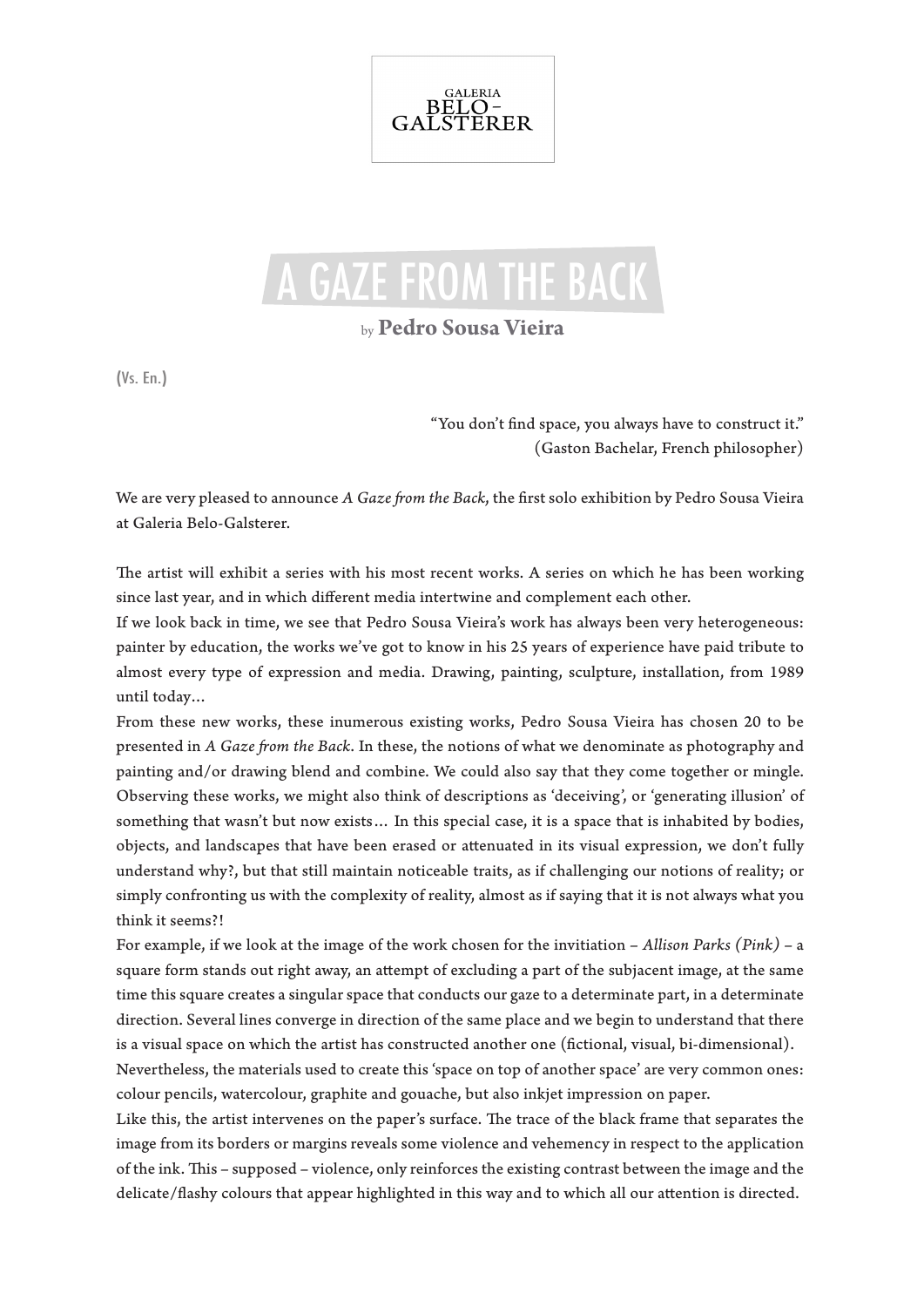We'd like to ask: if the artist wanted our attention only on this determined aspect – why showing all the rest? as well as the process how to get there? Because in the end this seems to be the proposition the artist makes – besides of discovering what is represented (are they drawings or photographies?) – the artist takes us by the hand and lays out his creative process.

After all, *A Gaze from the Back*, is an exhibition, in which – when we observe the works on the wall, it's like we are looking over the artist's shoulders and participating in the creative action.

Biographical Note:

Pedro Sousa Vieira was born in Oporto, Portugal (1963). He lives and works in Braga, Northern Portugal.

The artist works in different techniques and supports: drawing, painting, installation and photography, are some of them. Until now, he realized over 20 solo exhibitions and participated in more than 30 group shows.

We would like to draw attention to his most recent solo exhibitions in Lisbon (Preto e branco, 2012, Chiado 8 Space, curator: Bruno Marchand), and in Oporto (No dia anterior, 2013, Nuno Centeno Gallery), as well as at the Centro Cultural Vilaflor in Guimarães, Portugal (2011, curator: Bruno Marchand).

Also, there are several participations in group exhibitions that should be mentioned:  $\hat{A}$  propos des lieux d'origine. Portugal agora, MUDAM – Musée d'Art Moderne Grand-Duc Jean, Luxemburg (2007, curators: Clément Minighetti, Marie-Claude Beaud, Björn Dahlström), Entre Linhas – Desenho na Colecção da Fundação Luso-Americana, Culturgest, Lisboa (2005, curator: João Silvério), Zoom 1986-2002 – Colecção de Arte Contemporânea Portuguesa da Fundação Luso-Americana para o Desenvolvimento: uma selecção, Museu de Arte Contemporânea de Serralves, Porto (2002, curator: Manuel Castro Caldas), e Linhas de Sombra, no CAM / Fundação Calouste Gulbenkian, Lisboa (1999, curators: João Miguel Fernandes Jorge e Helena de Freitas).

His work is represented, between others, in the following public collections: Ar.Co, Lisbon; Caixa Geral de Depósitos, Lisbon/Oporto; CAM / Calouste Gulbenkian Foundation, Lisbon; Serralves Foundation, Porto; FLAD –Luso-American Foundation for Development, Lisbon.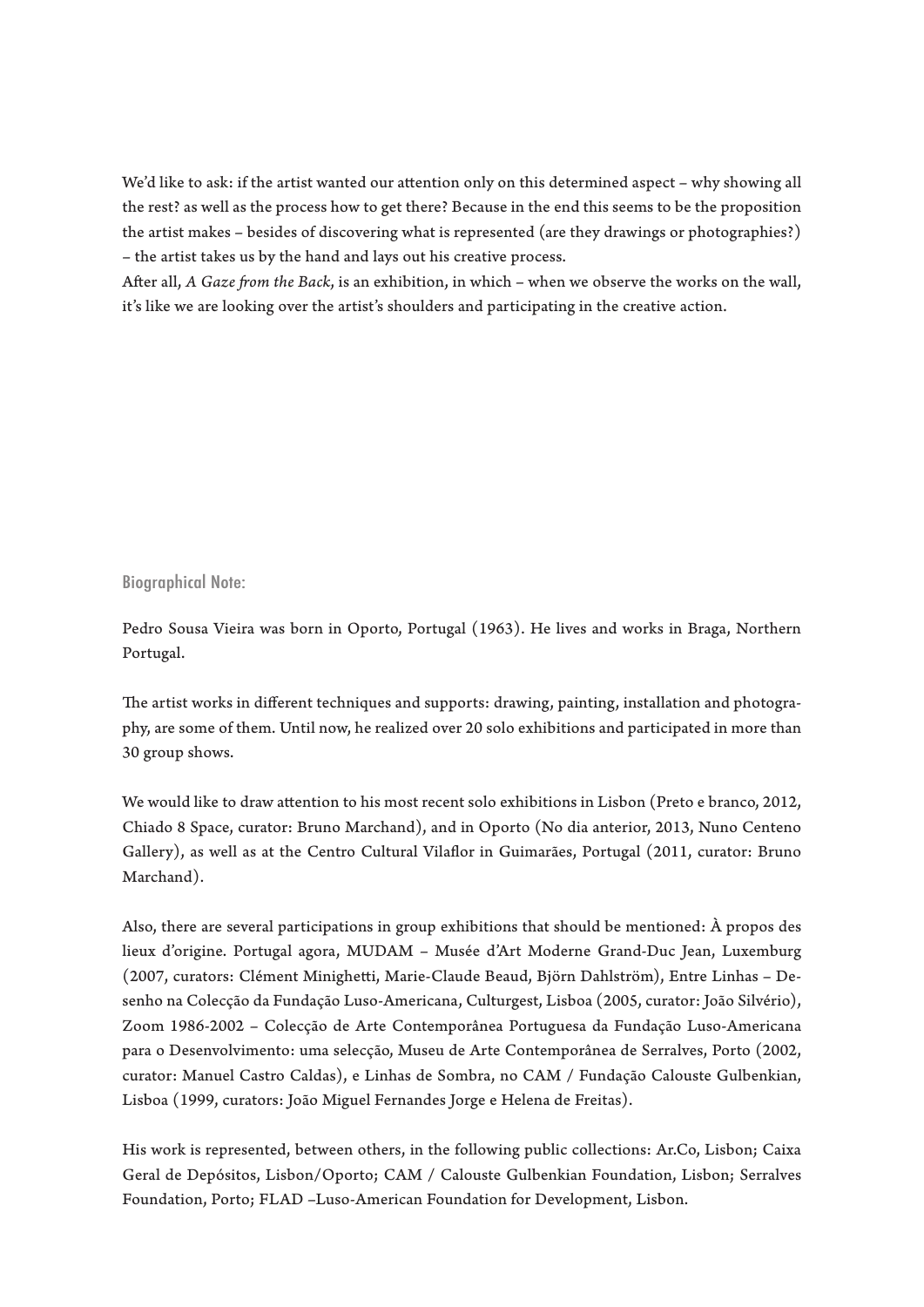



Projecto individual de **Pedro Calapez**

(Vs. Pt.)

**BYTE** 10111111=*i* 

Temos muito gosto em apresentar pela primeira vez o trabalho de Pedro Calapez a solo na Galeria Belo-Galsterer com *BYTE*, um projecto individual do artista.

A série de trabalhos que intitulou de *BYTE* (2014), é constituída por painéis isolados, de forma quadrada ou circular, fabricados em chapa de alumínio lacada e pintados com tinta alquídica (tinta de óleo com secagem rápida).

O título *BYTE* pretende evocar o sistema de linguagem máquina em informática, em que a génese da palavra, e portanto da comunicação, resulta da combinação de octetos de bits. De facto um *BYTE* é definido como uma unidade de informação digital constituída por 10 bits, sequência de dispositivos electrónicos que ora estão ligados ou desligados, representados graficamente pelos algarismos 0 e 1, notação da linguagem "binária". Cada uma destas pinturas, pelas suas formas circular (zero) e quadrada (um) questiona, o hipotético observador, se a coexistência da palavra e a imagem só será possível de uma forma artificiosa, codificada.

Durante a exposição será lançado uma edição especial de multiplos (limitada a 10 exemplares) da autoria do artista Pedro Calapez.

Nota Biográfica

Pedro Calapez (Lisboa, 1953), vive e trabalha em Lisboa.

Começou a participar em exposições nos anos 70, tendo realizado a sua primeira individual em 1982. O artista explora a abstracção na pintura e no desenho, experimentando novos suportes como o alumínio, o tijolo e a madeira, continuando a usar os suportes mais tradicionais como a tela e o papel.

O seu trabalho tem sido mostrado em diversas galerias e museus tanto em Portugal como no estrangeiro e, esteve também presente em exposições colectivas no âmbito da Bienale de Veneza (1986) e da Bienal de São Paulo (1987 e 1991).